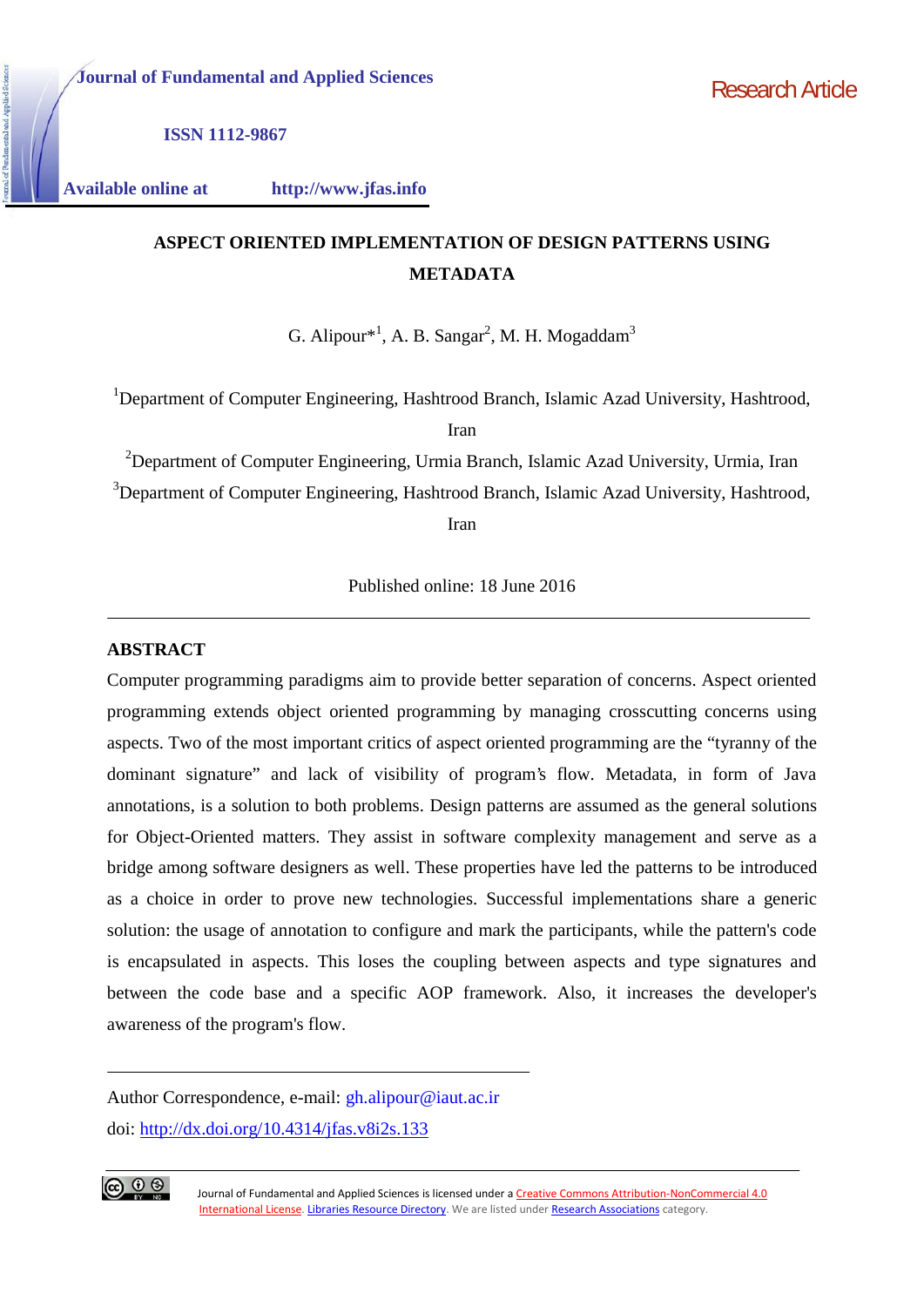In the present article, aspect oriented programming and design patterns are introduced and also taking the benefit of annotation equipment in java language is proposed as a solution to reduce tight coupling and increase program flow observation rate for aspect oriented programming.

**Keywords**: aspect oriented programming, design patterns, object oriented programming, metadata.

#### **1. INTRODUCTION**

Software system development raised as an engineering matter in 1968. Since then, numerous works have been devoted to solve the problems it is going to face. The activities have mainly been focused on the better separating of software systems as well as component its sections into independent and straightforward units such as classes and objects so that there is the least overlapping and interference amongst the units. This programming approach operates properly in program logic analysis. However, it turned out in practical researches that it does not work to take the benefit of object oriented software development in quantizing some concerns. These concerns, which are called crosscutting concerns, include aspects of a program that overshadow other concerns. These concerns are often unable to be clearly separated from other parts of system either in design or application which leads to departure and complexity problems. In fact, preparing some solutions for crosscutting concerns problems, aspect oriented programming completes object oriented one and is not assumed as an alternative for it. Design pattern is a reusable solution for the problems rising in the software design domain. First the patterns were utilized as an architecture concept in C++ language and then the book GOF was published in 1997.Patterns provided connection among software designers through introducing novel solutions. In this article we are about to have a review on aspect oriented programming. Then, after assessing some well-known patterns, a solution is proposed to connect the patterns and aspect oriented programming.

### **Aspect oriented programming**

The emergence of the Aspect Oriented Programming (AOP) paradigm is driven by the need for better ways of describing and encapsulating concerns in a software application. Object Oriented Programming (OOP) provides a good way for this by using objects that encapsulate state and actions; however this is limited to the problem domain of an application. The so-called crosscutting concerns could not be fitted. Among the usual crosscutting concerns are logging,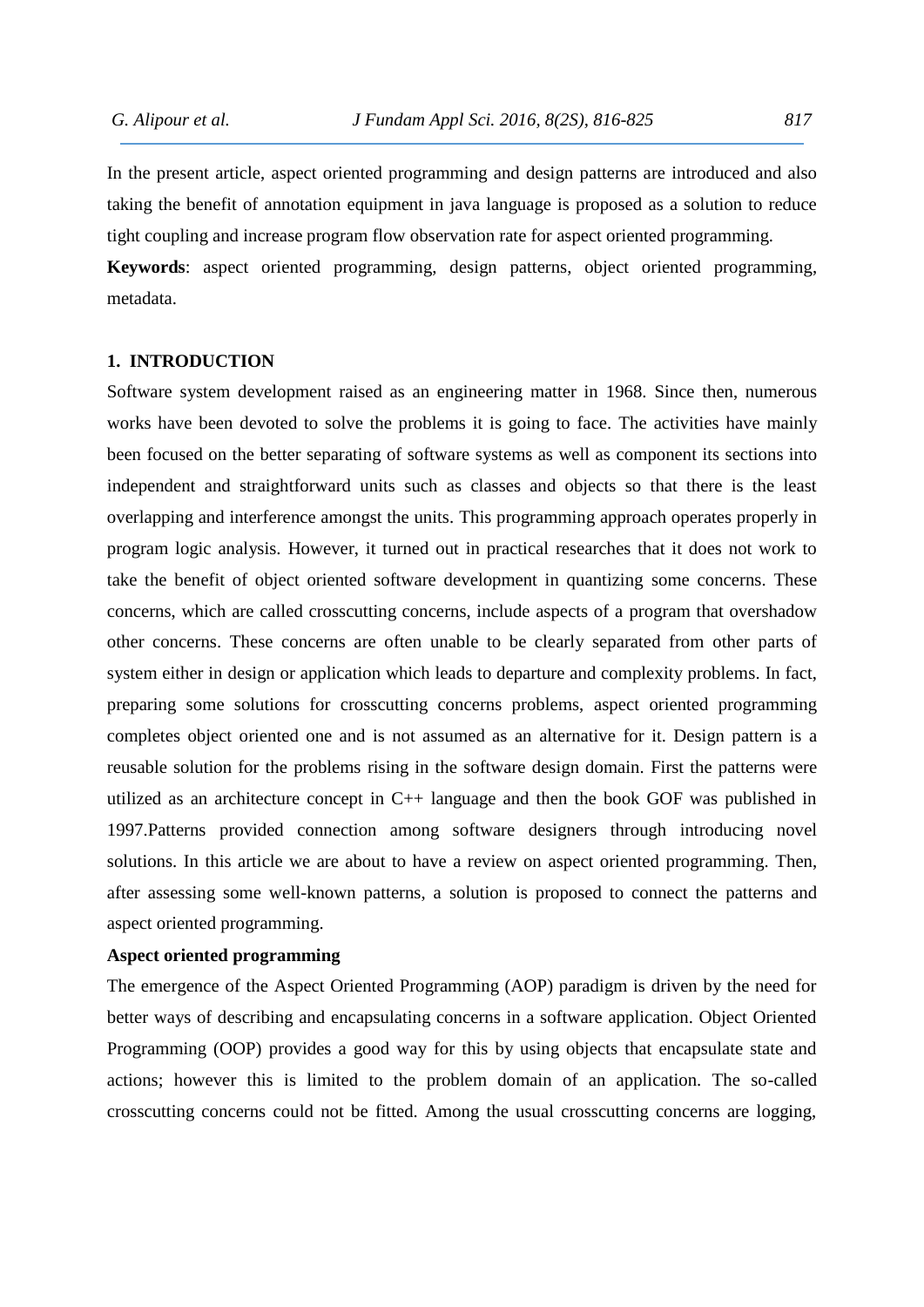authentication and transaction management. These aspects are not related with the problem domain of the application but rather they "cut through" it. The current crosscutting concerns management is to interleave them with the core logic code. Unfortunately this breaks the modularization of the system. To solve this situation, research explored how crosscutting concerns can be isolated from the business logic and be applied in a non-intrusive manner. AOP was coined by G. Kiczales and his team at Xerox PARC in the early 1990's. Also, they developed one of the first and most popular AOP languages, AspectJ, as an extension to Java. AOP gained notoriety among software developers and architects, as systems have become more complex and old paradigms have been unable to keep pace. AOP does not replace OOP but extends it by providing further separation of concerns.

#### **Concerns separation**

Including a specific set of necessary behaviors of a plan, concern is a demand of a system which is a priority for benefit takers[2]. And it can influence on different software units. Concern may include responsibility or irresponsibility demands such as events documentary, efficiency, etc. besides, concern can be raised in either high or low levels like security issue or hidden memory.

Parameter-based development is a widely used method to generate complex systems. In fact, demands are devoted to parameters belong to the type of class, object and service. Although there are some necessities that are not able to concentrate on a single parameter and might influence on numerous parameters. This type of cut across necessities is called crosscutting concerns. In computer sciences crosscutting concerns refer to the aspects of plan which overshadow other concerns of plan [3]. These concerns are often hard to be clearly separated from other parts of the system either in design or applying and lead to dispersion and complication.

#### **Introduction of aspect oriented programming**

A software system insists of sorts of concerns. Crosscutting concerns separation tries to decline the existing dependencies among these concerns and separate them in order to gain the quantizing goal in system. This act of separation is applicable by many planning languages such as object oriented programming. However, the existing planning languages cannot separate crosscutting concerns. In order to support crosscutting concerns separation aspect oriented programming was introduced. So aspect oriented programming is a paradigm for separating concerns and quantizing crosscutting concerns inside existing the so called aspects, well-defined concerns.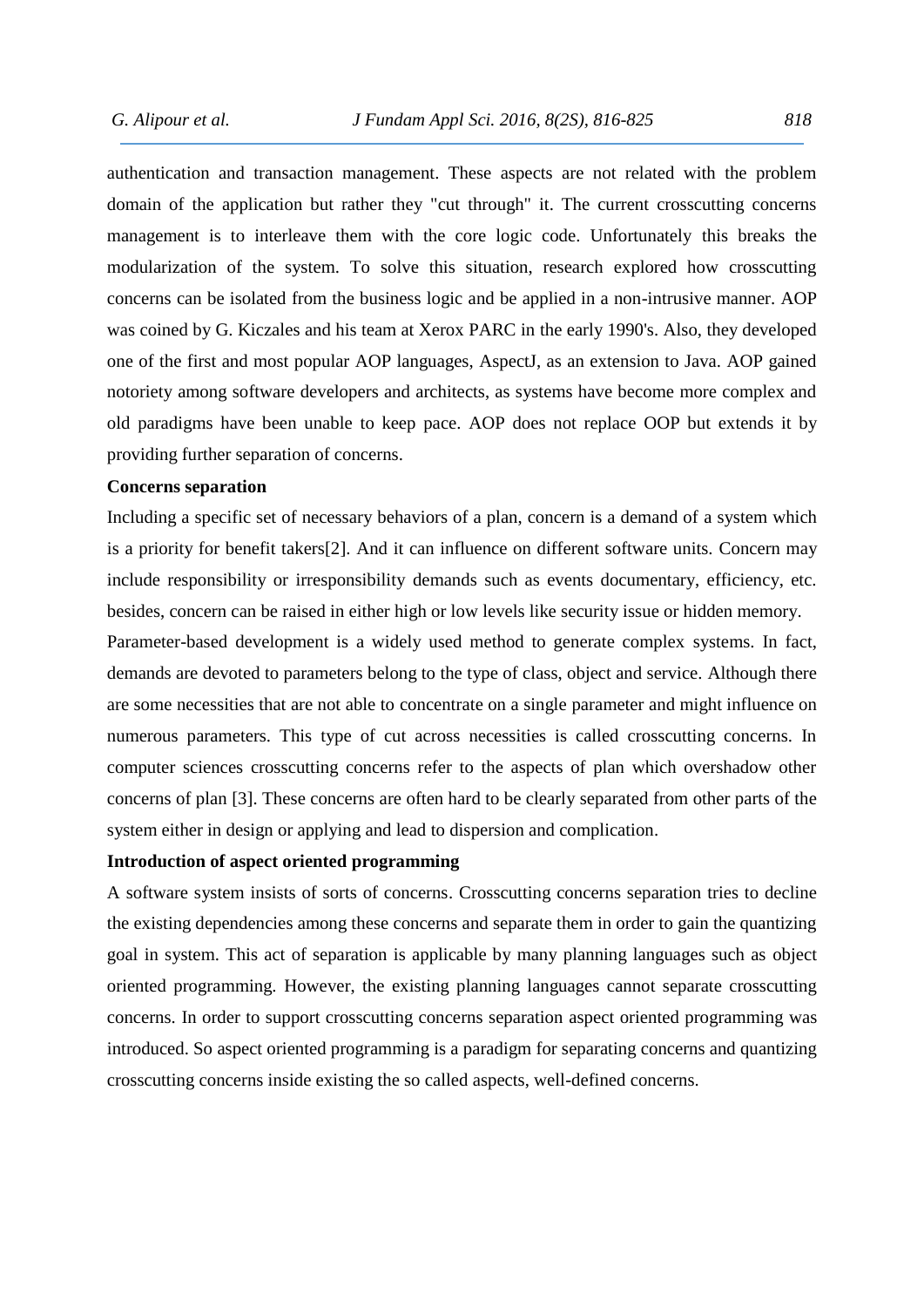Providing some solutions for crosscutting concerns, aspect oriented programming completes object oriented one. Connection point, cut point, suggestion code and aspect are concepts defined by means of a new layer introduced by this method. It facilitates the ability to cohere crosscutting concerns into aspects and prevents the corresponding code to get scattered. Aspect oriented programming gathers all the data, methods and classes related to concern and provides the ability to put the system into separate unites in the best way.

Aspect oriented programming was defined as a project in PARC in mid-1990. It roots in works aimed at code quantizing and facilitating reuse and preservation [4]. In 1997 Mr. grigure kikzals and colleagues in PARC company managed to define aspect concept and introduced it in OOPSIA conference [5]. The group efforts not only led to introducing an aspect oriented programming, but also an applying of a language called AspectJ with the purpose of introducing an aspect oriented programming methodology available for a large number of developers. Olauph spinch [6] introduced AspectC++ 3aspect oriented programming language that was based on  $C_{++}$ language. Adding an annexed8 on the  $C_{++}$  3 language he created Aspect  $C_{++}$  planning language.

# **The concept of aspect**

Aspect is a planning unit designed to perform an application which shortcuts practical plan. It is originally a unit preventing dispersion of crosscutting operation code and is often explained as a crosscutting structure. Practical plans which are made of classes and aspects by using aspect oriented programming language. Through the presence of classes and aspects in the plan it is illustrated that quantizing of a plan occur in to aspects: (1) basic operations performed by means of classes. (2) Crosscutting concerns operation performed by means of aspects. Therefore, in a practical plan, since aspect performs a crosscutting concern it differs from class.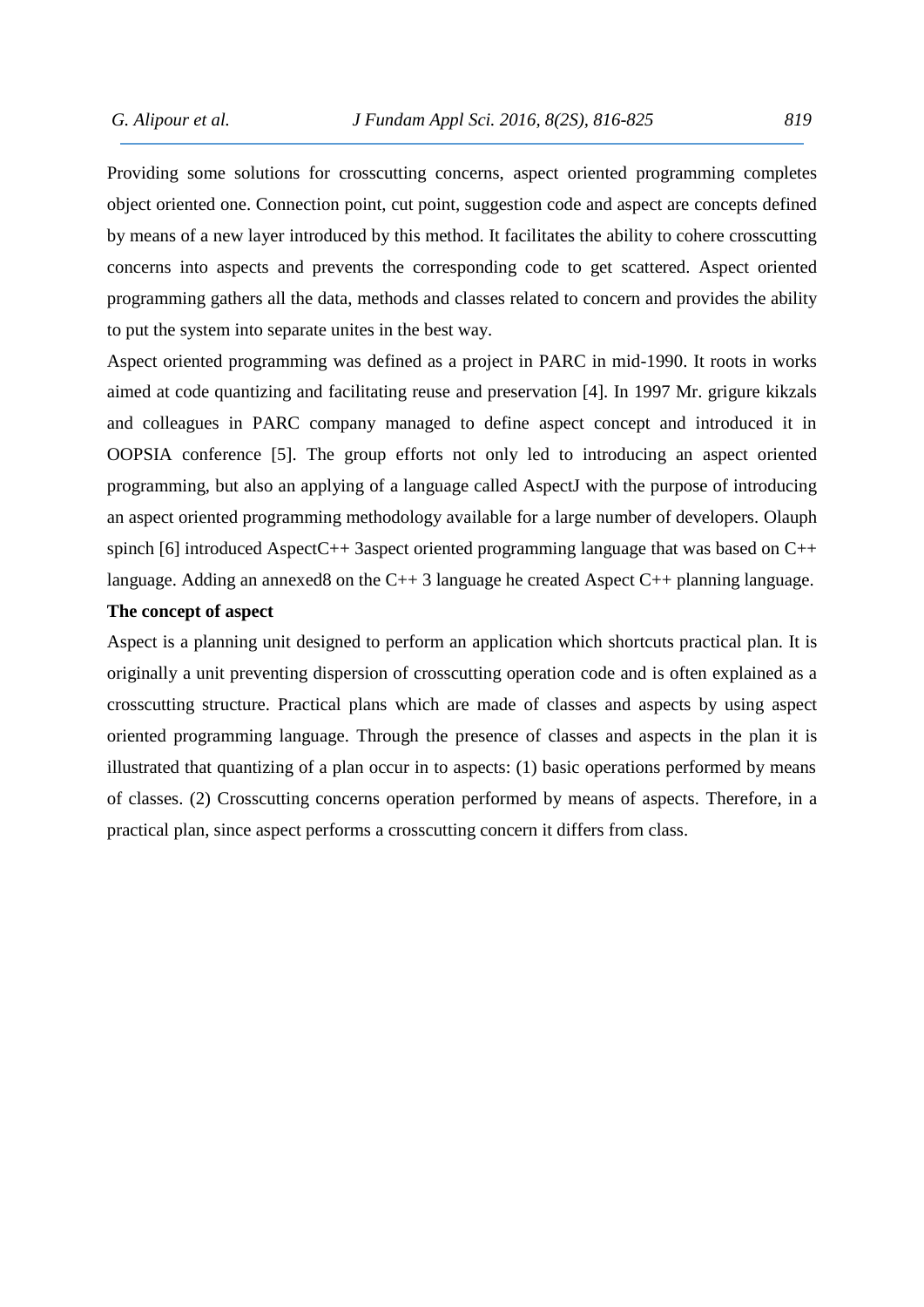

**Fig.1.** The structure of aspect oriented programming

In aspect oriented programming language aspects are codding separately, and then are weaved by other system members' codes so that the intended system is made (see fig.1). Structurally, an aspect is composed of two parts: advice code and cutpoint. The advice includes a code piece related to a concern that must be applied. A joint point is a position in the plan where an aspect can be added. A set of joint points in the plan is called cut point. In fact, the cut point determines the points where the advice point must be applied.

There are two significant points about aspect; first, an aspect does not directly apply a crosscutting operation, but instead uses an exclusive API. Second, like object, aspect is an abstract concept that is capable of being used in various planning languages.

#### **Design Patterns**

There is a common misconception about design patterns, spread among people newly introduced to them, namely that they are fundamental building blocks of software systems. Design patterns are the embodiment of OOP design principles applied to recurrent software design problems. A system is not a sum of patterns but rather patterns provide help in solving problems in system's design. There is a big mistake in trying to take into consideration all changes the system has to accommodate. To allow the evolution of the system, one has to create such a design that would facilitate changes. This is accomplished by encapsulating the variance and separating it from the aspects that do not vary. Variance will only cause limited damage when it happens.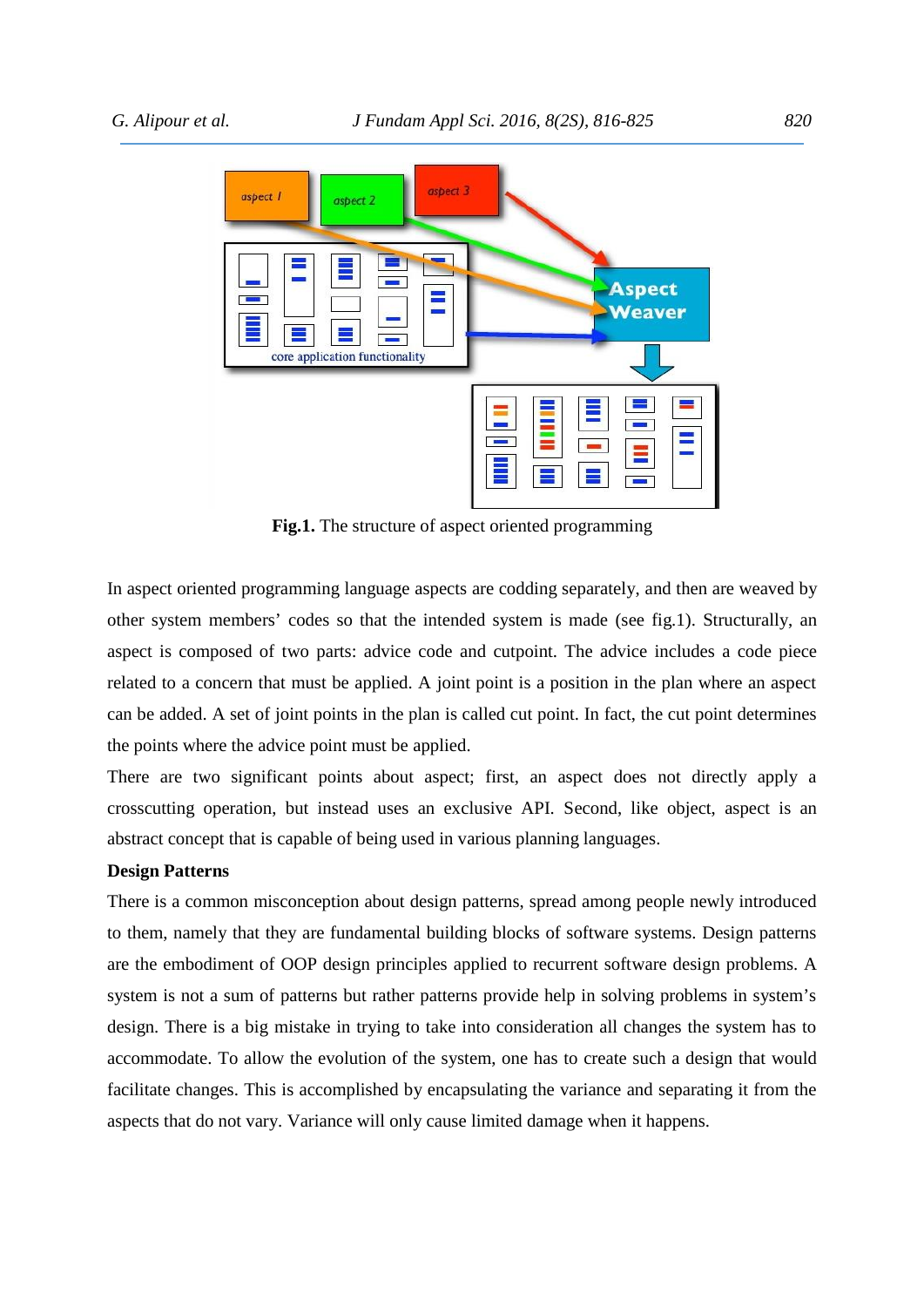#### **Singleton pattern**

The Singleton class is an implementation of the Singleton pattern. Usually, a Singleton has only one instance, but it is not mandatory. It contains a static member of type Singleton Class, named unique Instance, referencing the single instance. The global access point is the static method Instance. The method checks whether an instance has been created, creates one if not, and returns a reference to the instance.



**Fig.2.** Singleton pattern

#### **Observer pattern**

Observer describes a one to many publish/subscribe relationship between objects, one object notifying the others when its state changes. Observer is the interface implemented by all the objects that subscribe for notifications. It contains an update method, called by the publisher when it changes its state. Subject is the interface implemented by the publishers. It contains methods for attaching and detaching subscribers.

When notifying its observers, Concrete Subject, a Subject implementation, sends itself as a parameter to the update method. Hence Concrete Observer, an Observer implementation, uses the Subject parameter of its update method to synchronize its state with the new state of the Subject.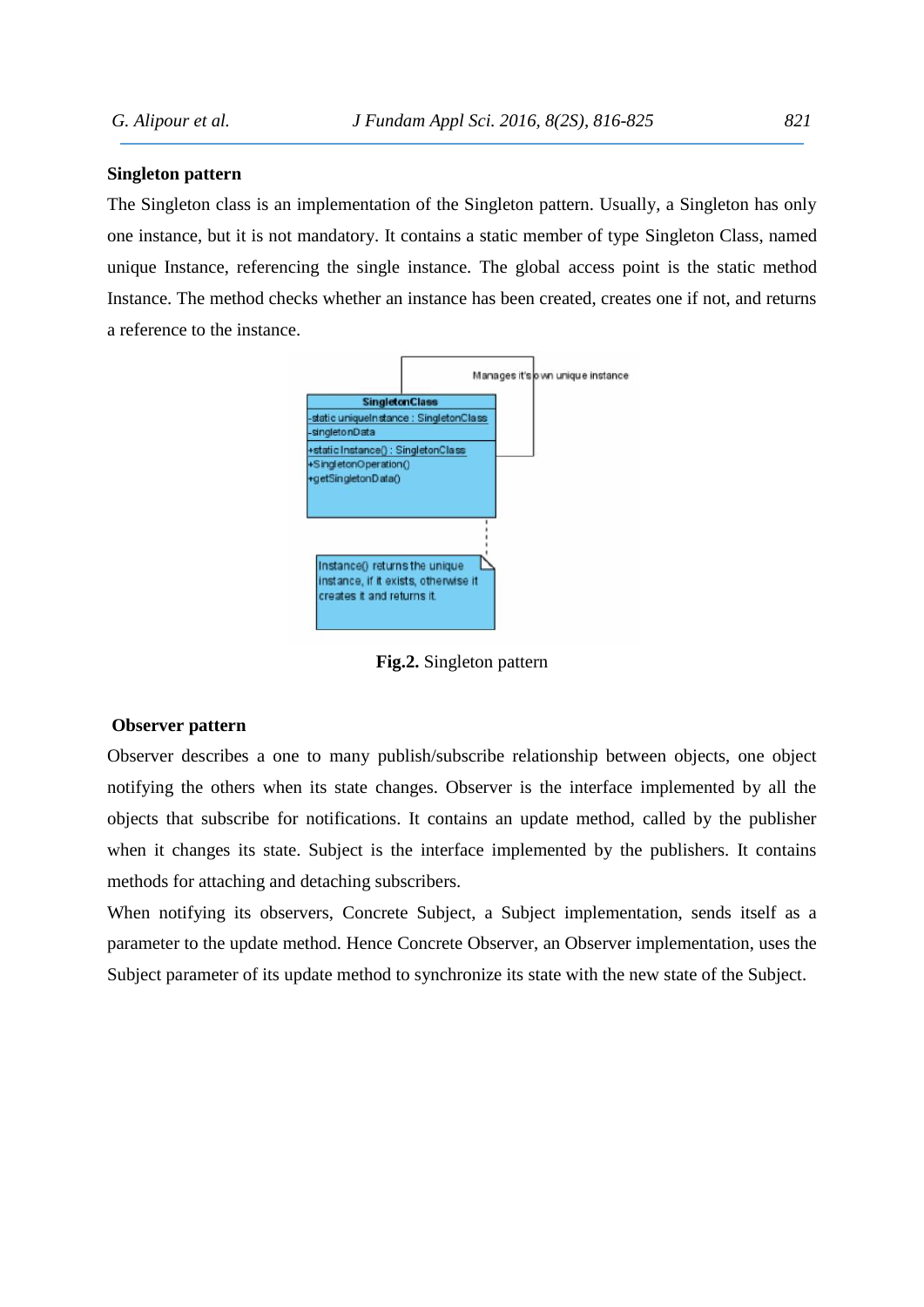

**Fig.3.** Observer pattern

# **State pattern**

State shows how an object can change its behavior when its state changes. Context is the object changing its behavior. This is achieved by encapsulating the behavior in several objects, each defining a state of the Context and only one being active at a time. The Context delegates to the current state object all the received requests. The State interface exposes a set of operations common to all states and is implemented by concrete state objects.



**Fig.4.** State pattern

#### **Proxy pattern**

The Proxy pattern shows how an object can be hidden behind a placeholder or surrogate that exhibits the same interface as the original object. The proxy pattern is used to accomplish different goals, though it has more or less the same structure. As the Iterator, this pattern becomes ubiquitous in almost all modern development platforms, in the form of a dynamic proxy. Proxy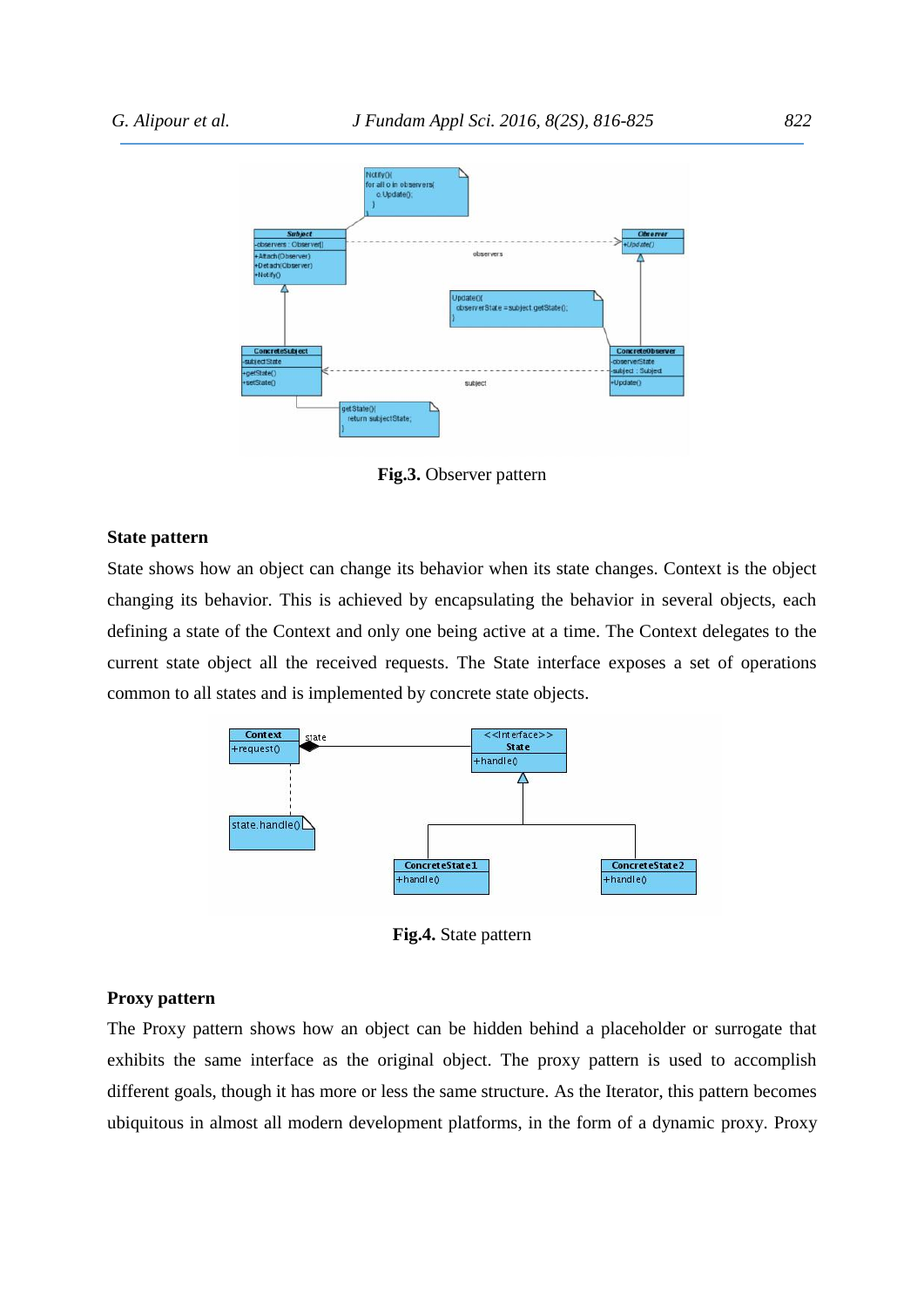pattern implementations are heavily used in the development of run time weaving AOP frameworks. All the objects to be advised are hidden behind proxies, in which the advices' code resides. Dynamic proxies are general solutions for creating proxies for any class type. This flexibility comes with the price of complexity, decreased speed and verbosity; hence developers need sometimes to write their own proxy pattern implementations.



**Fig.5.** proxy pattern

### **Aspect oriented programming, metadata, and design patterns**

There are two issues to be remarked in AOP's criticism: lack of visibility of program flow and difficult debugging; and tight coupling of aspects to the names of language constructs composing the point cuts, known as "tyranny of the dominant signature"[7]. A common solution, as shown in [7], to both issues is to use the metadata facility of the Java platform introduced in version 1.5, namely annotations, to mark language constructs to be advised. Annotations are a way to decorate Java language constructs with the purpose of providing information in a declarative manner. AspectJ, starting with version 1.5, offers the possibility of using annotations in the point cuts. This approach increases the visibility of the program flow and frees the developer from the burden of the "tyranny of dominant signature". A library of aspects can come with its own set of annotations to be applied on the language constructs to be advised.

The Java language, starting with version 1.5, accepts annotations on several language constructs, like classes, methods, method arguments, class attributes and variables. The limitation is that annotations on local variables are not accessible in the source, class file or runtime. Hence, AspectJ cannot intercept annotated local variables.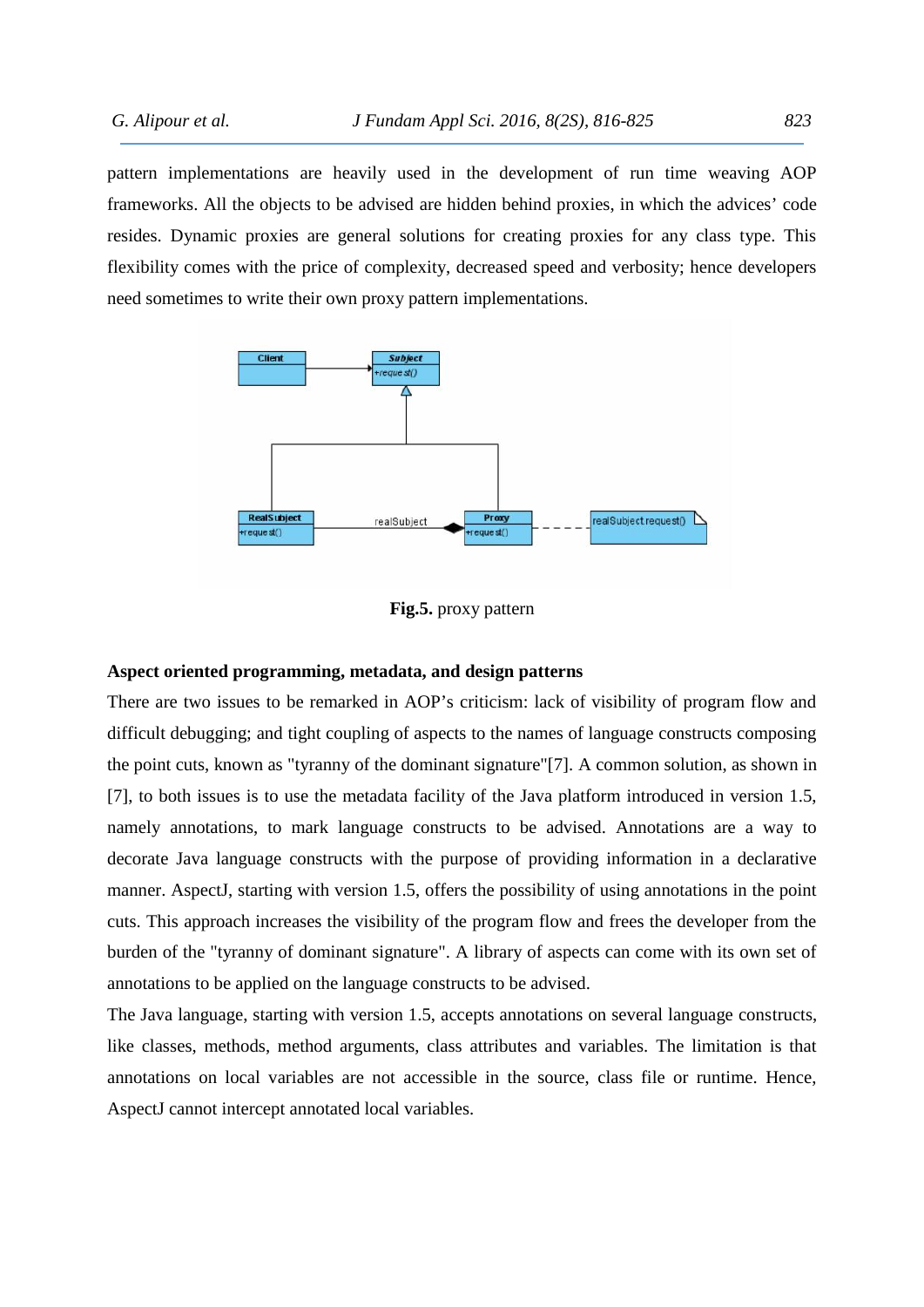#### **2. CONCLUSION**

AOP is a programming paradigm which comes as an extension to OOP to allow the encapsulation of crosscutting concerns. As OOP brought the concepts of class, method and attribute, AOP comes with its own set of concepts: pointcut, advice, introduction, aspect. Due to the fact that AOP comes not as a programming language, but as frameworks, in order to apply aspects a compiler-like entity is needed. This entity bears the name aspect weaver and the process is called weaving. The weaver is just one component of an AOP framework. The other one is the specific language used to express AOP specific constructs. Hence, in order to classify AOP frameworks, those two components have to be analyzed. Depending on when the weaving occurs, there are compile time, load time and run time frameworks. As for the specific language, there is a plethora of solutions, ranging from XML files to language extensions. AspectJ is the most successful AOP framework to date. It offers the possibility of compile time or load time weaving. Its specific language is an extension to the Java programming language.

Design patterns are generic solutions to recurrent problems in object oriented design. The "Gof" patterns have the status of classics due to their generality and iniquitousness. One of the most important achievements of these patterns is the creation of a common vocabulary between software engineers. These facts concur to make the "Gof" patterns a choice for proving new technologies. AOP aims to extend OOP making this choice even more evident. AspectJ was chosen to provide the aspect oriented implementation of the 5 "Gof" patterns.

The goal of this article is to use design patterns, AspectJ and metadata, in form of Java annotations, as proof for a solution to overcome two of the most important critics of AOP, namely the "tyranny of the dominant signature" and flow hiding. The tyranny of the dominant signature is the tight coupling of method or type signature to the weaving of aspects. Flow hiding is the lack of information for the developer on where and how aspects are woven. Annotations are used to mark join points to be advised by aspects incorporating the pattern's logic. The results yield the following conclusion: in order to have a beneficial AOP implementation, pattern related code should crosscut the code performing the logic of the participants in the pattern. A significant number of the "Gof" pattern are either generic solutions (Facade, Interpreter) or pure object oriented solutions. The following four patterns offer the most beneficial implementations using AspectJ and annotations: Singleton, Observer, State and Proxy. There is a recurring theme in the design of these patterns: annotations are used to mark and configure the participants, while the